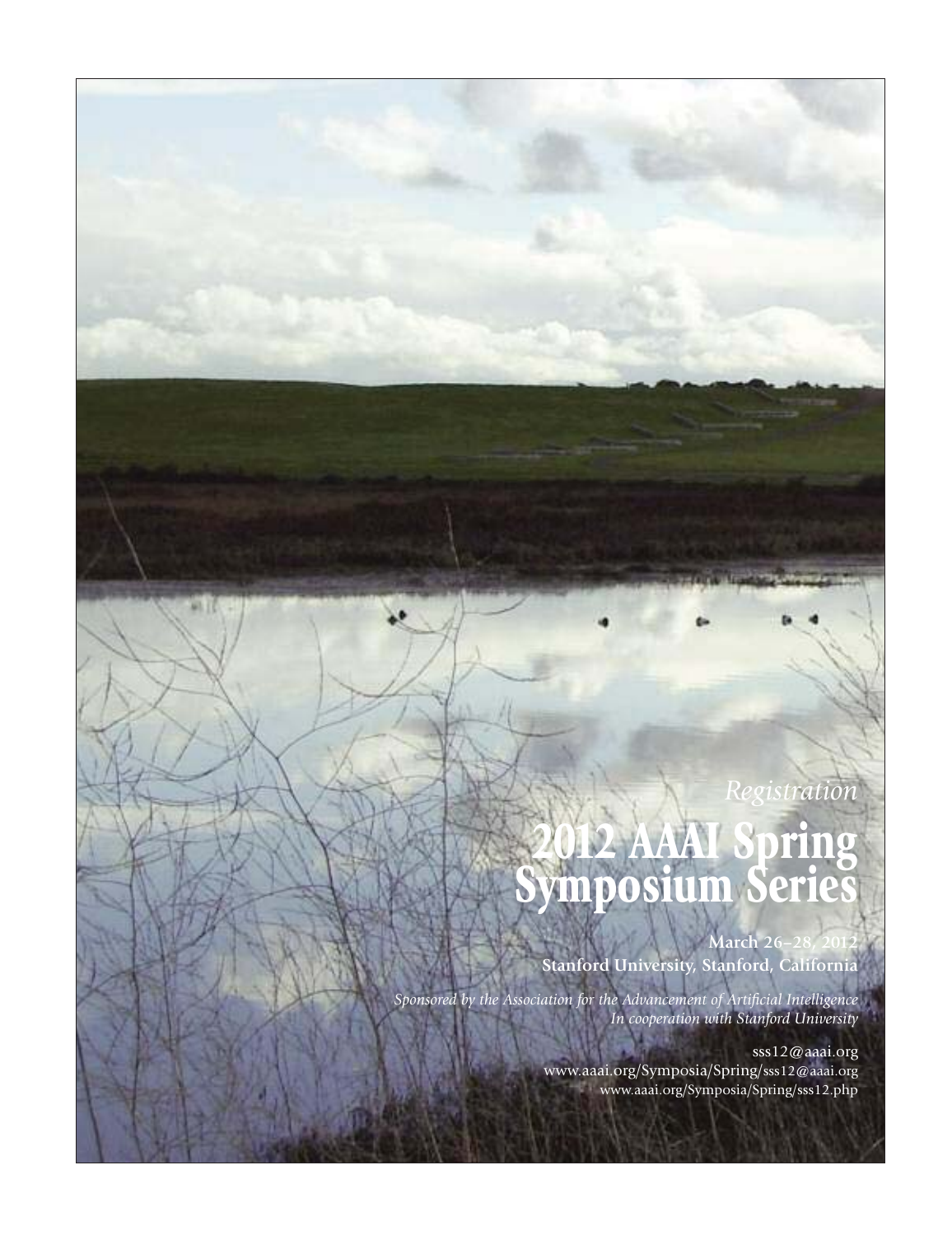# **Tentative Program Schedule**

- **Sunday, March 25** 4:00 PM - 7:00 PM: John McCarthy Memorial Celebration
- **Monday, March 26** 9:00 AM - 5:30 PM: Symposia sessions 6:00 PM - 7:00 PM: Reception
- **Tuesday, March 27** 9:00 AM - 5:30 PM: Symposia sessions 6:00 PM - 7:00 PM: Plenary session
- **Wednesday, March 28** 9:00 AM - 12:30 PM: Symposia sessions

*The program schedule is subject to change without notice.*

# **Registration Deadlines**

- *February 10, 2012:* Invited participants must register
- *March 2, 2012:* Final (open)
- *March 9, 2012:* Refund requests in writing



The Association for the Advancement of day, March 26th at Stanford University on the Artificial Intelligence, in cooperation lower level of the Cummings Art Building in the foyer of Annenberg Auditorium. Registra-<br>of Compu he Association for the Advancement of Artificial Intelligence, in cooperation with Stanford University's Department of Computer Science, is pleased to present the 2012 Spring Symposium Series, to be held Monday through Wednesday, March 26–28, 2012 at Stanford University. The Symposium Series will be preceded on March 25 by a community-wide John McCarthy Memorial Celebration at Stanford University. The titles of the six symposia are as follows:

- AI, The Fundamental Social Aggregation Challenge, and the Autonomy of Hybrid Agent Groups
- Designing Intelligent Robots: Reintegrating AI
- Game Theory for Security, Sustainability and Health
- Intelligent Web Services Meet Social Computing
- Self-Tracking and Collective Intelligence for Personal Wellness
- Wisdom of the Crowd

Each symposium will have limited attendance. Participants will be expected to attend a single symposium throughout the symposium series. In addition to participants selected by the program committee of the symposia, a limited number of other interested parties will be allowed to register in each symposium on a first-come, first-served basis. To register, please fill out the registration form, and send it to the AAAI Spring Symposium Series along with payment:

2012 AAAI Spring Symposium Series 2275 East Bayshore Road, Suite 160 Palo Alto, California 94303 USA Voice: 650-328-3123 Fax: 650-321-4457 sss12@aaai.org\* www.aaai.org/Symposia/Spring/sss12.php

*\*Credit card orders only, please note that there are security issues involved with the transmittal of credit card information over the Internet. AAAI will not be held liable for any misuse of your credit card information during its transmittal to AAAI.*

Online registration is also available at www.aaai.org/Symposia/Spring/sss12.php, along with this document.

# **Location**

Registration will be held beginning on Monday, March 26th at Stanford University on the lower level of the Cummings Art Building in tion will *not* be open on Sunday, March 25.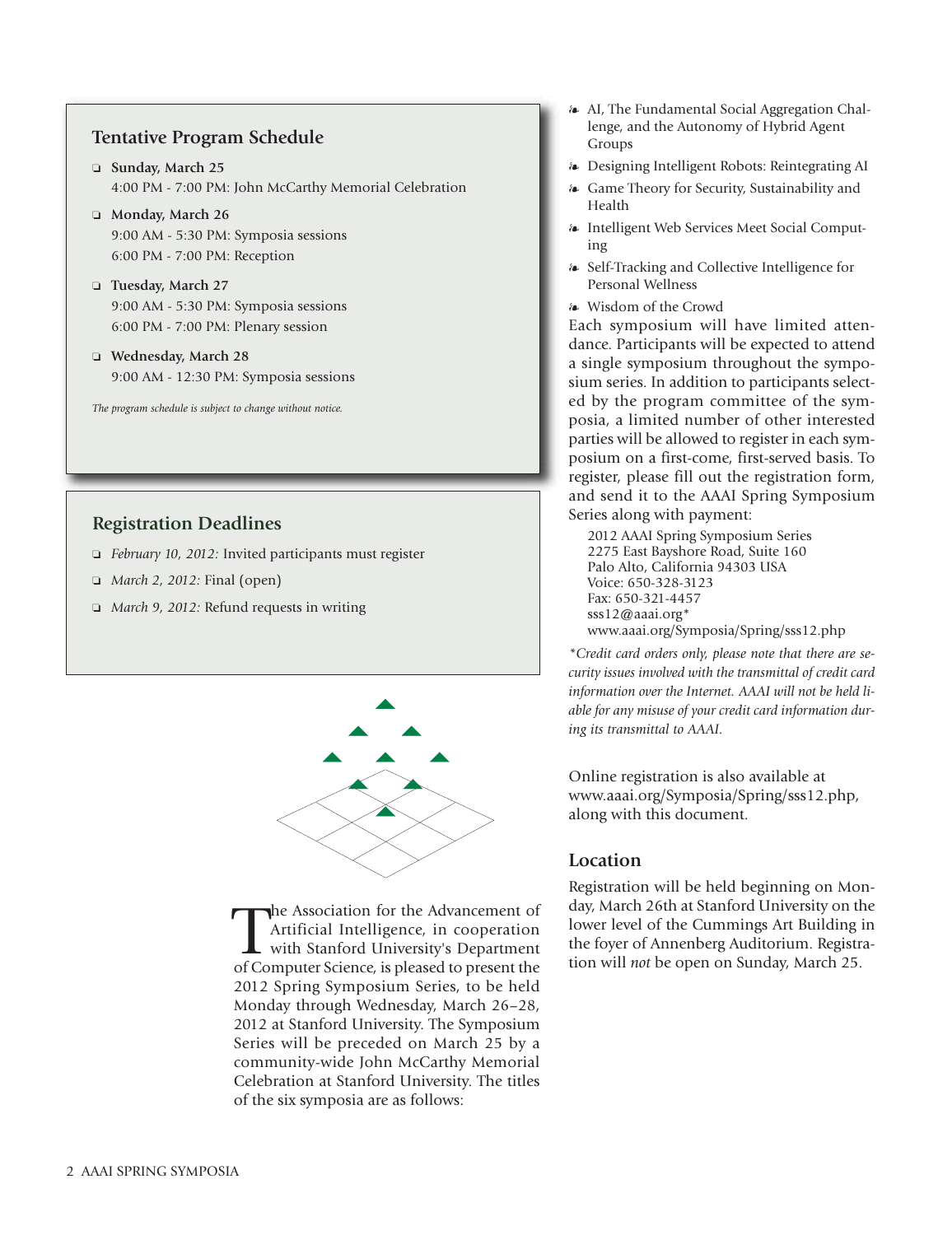n March 25 at 4:00 PM, the AI and Computer Science Community will gather at Stanford University for a series of short talks celebrating John McCarthy's life, accomplishments, and contributions to the field of artificial intelligence and computer science. The seminar will be followed by a reception, which will include light hors d'ouevres.

AAAI Members and Spring Symposium registrants who wish to attend should indicate their interest by checking the appropriate box on the SSS-12 registration form. (Note that organizers will be using your indication of interest in planning for the reception so please only check the box if you plan to attend.)

Details about the location and parking will be made available closer to the event. All are welcome. This event is cosponsored by the Stanford University Computer Science Department and AAAI.

# **For More Information**

For updates and additional information, please see the AAAI 2012 Spring Symposium Series website.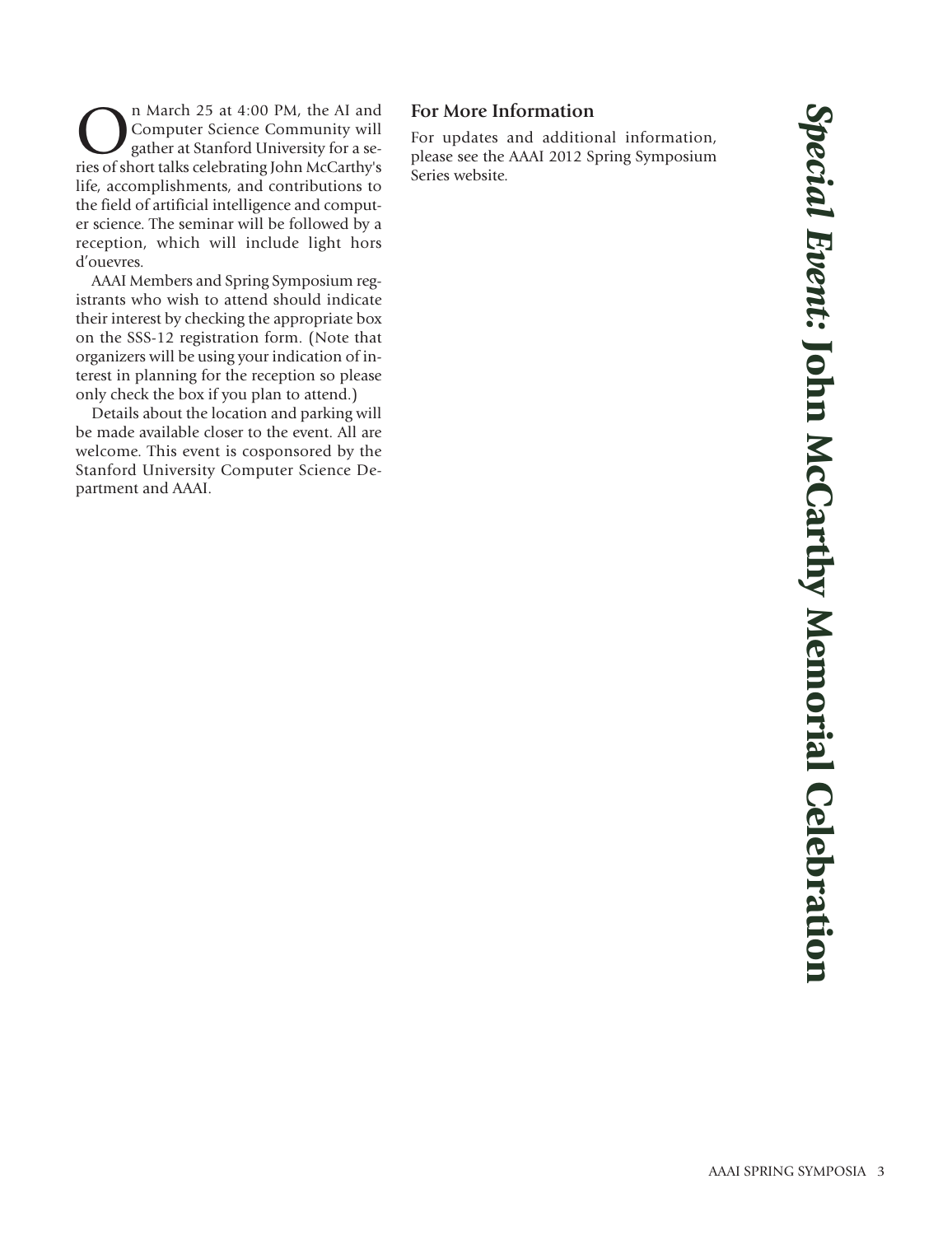The control of autonomous humans, machines and robots working together as<br>hybrid agent groups is an important<br>problem for AI. Today, the war in Afghanistan he control of autonomous humans, machines and robots working together as hybrid agent groups is an important has hundreds of mobile robots aloft, on land, or under the sea. But these agents are socially passive.

Current paradigms require a team of human operators for each mobile platform, with no social aggregation among nonhuman agents, precluding the formation of autonomous hybrid teams. A "social fabric" would be able to leverage heterogeneous sensing to enhance situational awareness, improving the capabilities of hybrid teams during decision-making. The literature (for example, *Nature,* 2011; NSF's visions for the future of social-behavioral-economic sciences) underscores the fundamental challenge of aggregation for social science. How does a collection of individuals become an autonomous group, team, or organization?

Unlike objects in physical reality, each human agent sees events and actions in social reality while embedded in different locations and under the influence of others; agents differentially collect, process, send, receive, channel and block information while they influence each other.

Uncertainty is a consideration, with two probable causes. One is based on measurement, the other on degrees of freedom (complexity). The problem of aggregation addresses the former. It reflects the physical influences of interdependence (bistability and multistability; for example, two or more sides exist to every story).

Hybrid agent teams must report on situations. Reports by humans are often reduced to ordinal data, the foundation of modern economic theory that Barzalai and colleagues believe is an error. Common examples of nonordinal interdependent effects are economic panic, real-estate bubbles, hostile mergers, and political gridlock.

Game theory initiated the mathematical study of interdependence among multiple agents. Yet, aggregating individual data into

group (team) data remains unsolved. We must be able to prove mathematically that a group is different from the individuals who comprise it.

Solving the challenge of interdependence is essential for the effective and efficient engineering of autonomous multiagent teams. Once solved, hybrid teams could multitask to solve problems with firefighting, police work, reactor meltdowns, future wars, or while stationed on Mars and more. A hybrid leader would be able to efficiently control multiple autonomous robots, machines and humans as they solve problems together even under life and death situations.

#### **Organizers**

W. F. Lawless (Paine College, wlawless@ paine.edu); Don Sofge (Naval Research Laboratory, Navy Center for Applied Research in Artificial Intelligence, don.sofge@nrl.navy. mil); Mark Klein (MIT Center for Collective Intelligence, m\_klein@mit.edu); Laurent Chaudron (ONERA Provence Research Center, French Air Force Academy, laurent.chaudron@polytechnique.org).

#### **For More Information**

For more information, contact the organizers at the e-mails listed previously.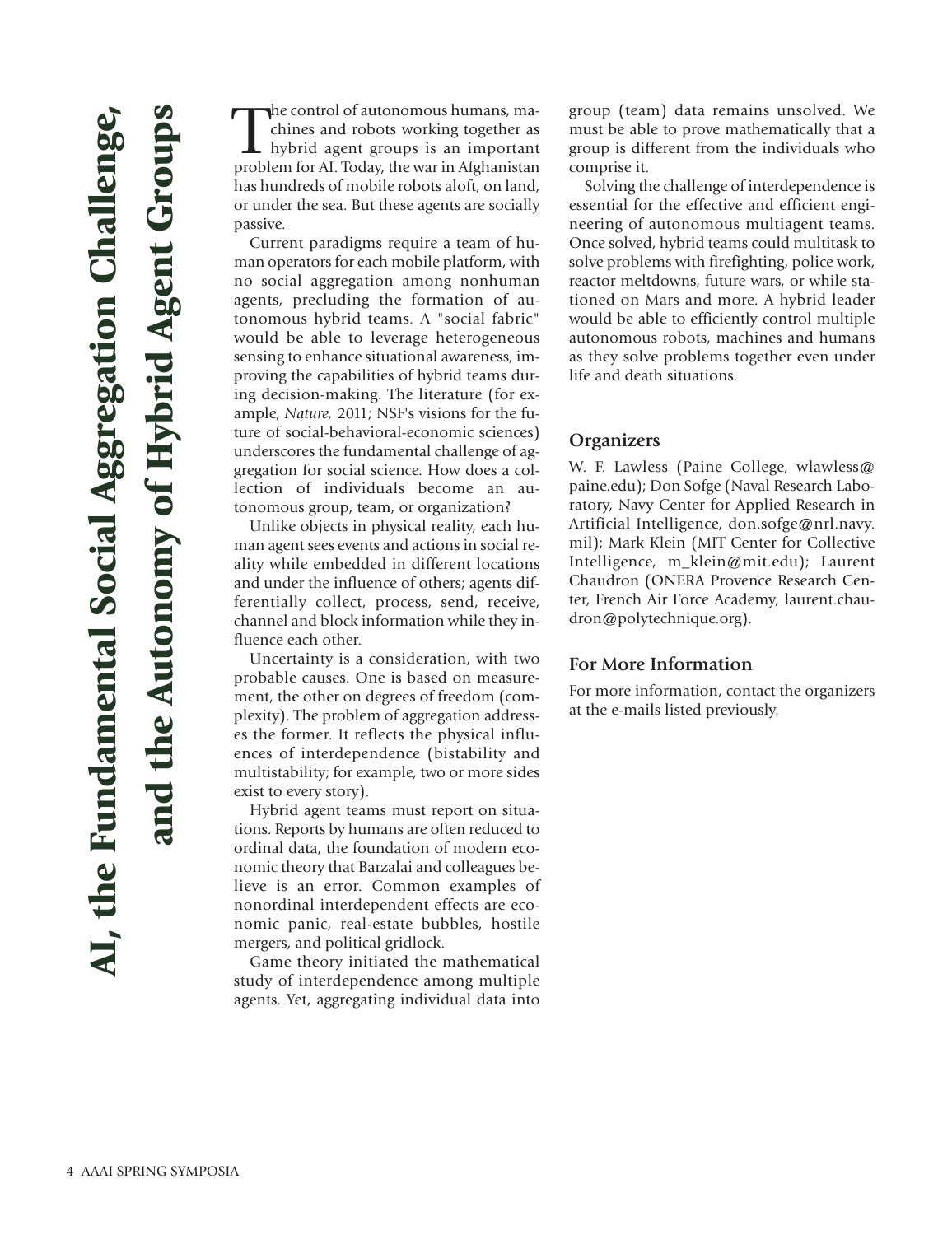The goal of building intelligent robots has<br>been a motivating problem for generations<br>of AI researchers, going back at least as far<br>as Shakey the robot in 1966. Creating such a rohe goal of building intelligent robots has been a motivating problem for generations of AI researchers, going back at least as far bot is both the fully realized expression of the original impulse behind AI and an immensely rich source of research questions that address real-world problems.

However, AI is a fragmented field: well-developed and largely independent research communities exist for learning, planning, reasoning, language, perception and control. Since the challenges posted by each of these subfields are immense, most researchers have found it necessary to devote their careers to specializing in a single subfield. While immense progress has been made in each of these subfields in the last few decades, it remains unclear how they can be integrated to produce an intelligent robot. Unifying these disparate technologies will open up new avenues of research and create new application opportunities. Therefore, we believe that integration should be considered a valid research endeavor in its own right.

This symposium aims to bring together a diverse and multidisciplinary group of researchers interested in the specific objective of designing intelligent robots. The goal of the symposium is to provide common ground for their diverse interests and thereby actively encourage the integration of various AI techniques. We also hope to foster an active discussion about setting a realistic and feasible medium-term objective for integrative research so that progress can be made. The symposium will include invited talks as well as a poster session with ample time for discussion.

# **Organizing Committee**

George Konidaris (Massachusetts Institute of Technoloty), Byron Boots (Carnegie Mellon University), Stephen Hart (GM), Todd Hester (University of Texas, Austin), Sarah Osentoski (Bosch Research and Technology Center), David Wingate (Massachusetts Institute of Technology).

#### **For More Information**

For more information, see people.csail.mit. edu/gdk/dir/.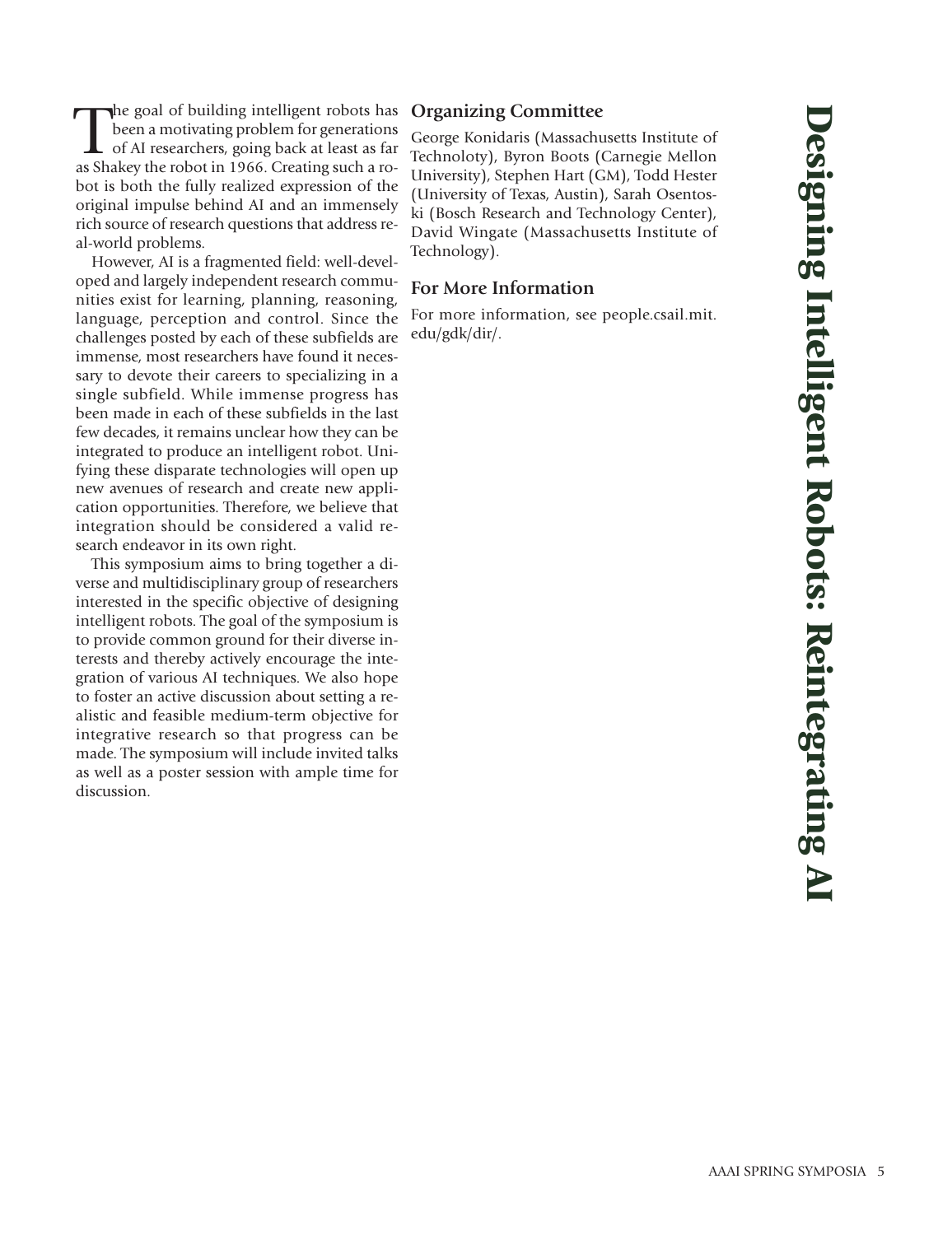There is a large and growing interest in applying game theory to security, sustainability, and health; which are grand challenges for engineering in the 21st century. here is a large and growing interest in applying game theory to security, sustainability, and health; which are grand In fact, the last five years have seen game theory based systems developed and applied to real-world domains. For example, software assistants have been developed for randomized patrol planning for the Los Angeles International Airport police, the Federal Air Marshal Service and the United States Transportation Security Administration. Also game theory has been utilized for decentralized control, operation and management of future generation electricity.

While there has been significant progress, there still exist many major challenges facing the design of effective approaches to deal with the difficulties in security, sustainability, and health. Addressing these challenges requires collaboration from different communities including artificial intelligence, game theory, operations research, social science, and psychology. This symposium is structured to encourage a lively exchange of ideas between members from these communities. Topics of interest that may be discussed include but are not limited to game theory foundations; algorithms for scaling to very large games; human factors and intelligent user interfaces; agent/human interaction for preference elicitation and optimization; risk analysis; decision making under uncertainty; multiagent simulation; software development; modeling and evaluation; and distributed control in energy systems.

This symposium will feature presentations for all accepted papers. There will be invited talks and a panel discussion by experts from a variety of relevant fields.

#### **Organizing Committee**

Bo An (University of Southern California, boa@usc.edu), Vincent Conitzer (Duke University, conitzer@cs.duke.edu), Manish Jain (University of Southern California, manishja@usc.edu), Sarit Kraus (Bar-Ilan University, sarit@cs.biu.ac.il), Kevin Leyton-Brown (University of British Columbia, Vancouver, kevinlb@cs.ubc.ca) Sarvapali Ramchurn (University of Southampton, sdr@ecs.soton.ac.uk), Milind Tambe (University of Southern California, tambe@usc.edu)

#### **For More Information**

For more information, see teamcore.usc.edu/ GT-Symposium.htm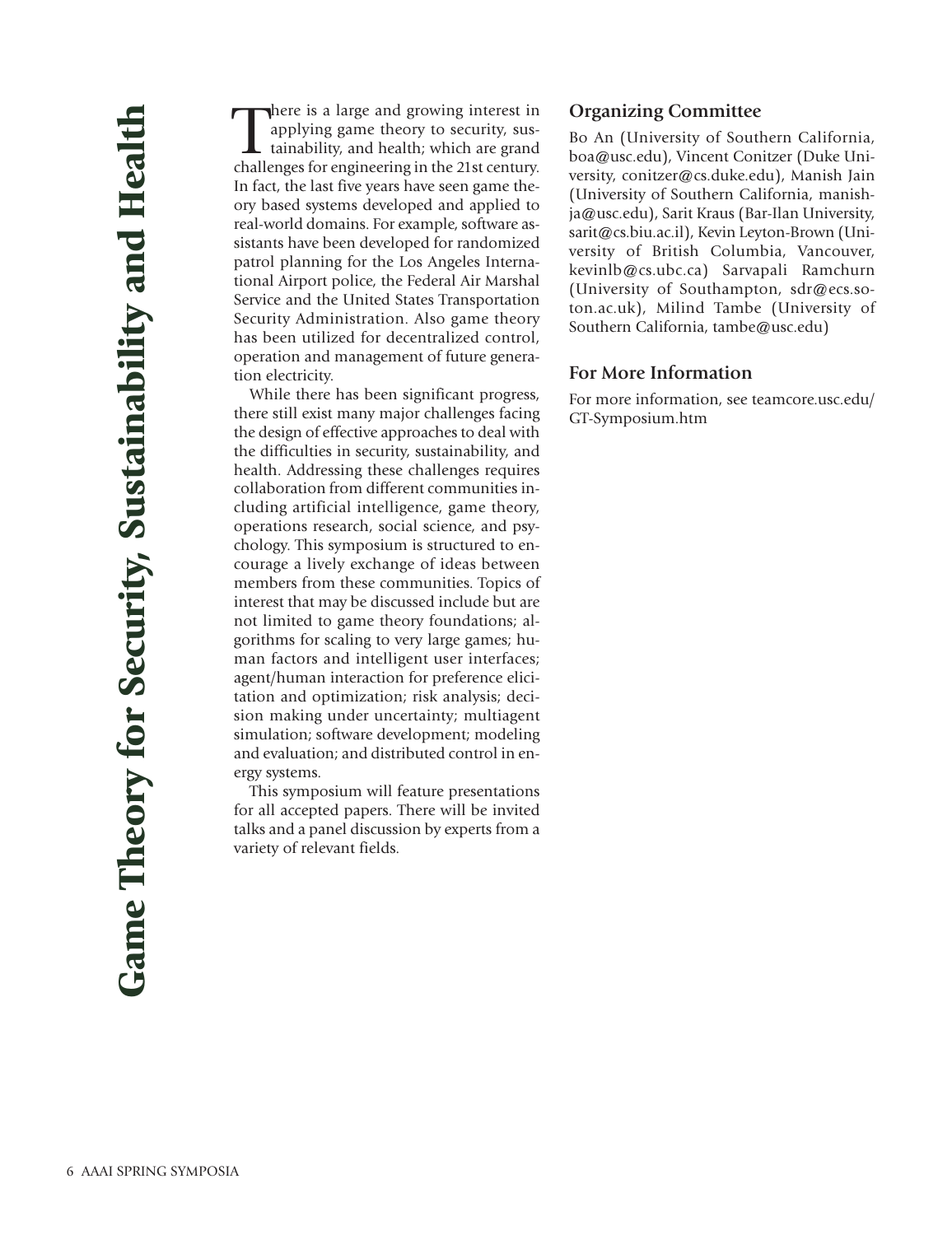**Development of web services faces significant challenges concerning quality of design, development costs, en-**<br>dorsement of services by the community innificant challenges concerning quality of design, development costs, endorsement of services by the community, integration and interoperability of services from different domains and effective sharing of services among users and developers. This spring symposium will bring together two lines of research whose combination can help in dealing with these issues, namely intelligent web services and social computing research. Social computing is a promising approach that can help to understand user and community behaviour and related computational challenges around web services development.

The topics of the symposium include the following:

- Social and technical requirements for collaborative web service development
- Platforms and user interfaces for crowdsourcing web service development, and verification
- Techniques for contextualized reviewing and rating of web services
- Methods to incentivize, boost, and influence community participation throughout the lifecycle of web services
- Methods to define and mashup service descriptions with Linked Data vocabularies
- Systems and techniques for context- and socialbased recommendation of web services
- Methods for collaborative authoring of semantic annotations (for example RDFa, SAWSDL)
- Argumentation frameworks and norms for reaching consensus on service implementation, description, and integration
- Trust in collaborative web service construction
- Mining, monitoring and analysis of behaviour and activities of web service online communities (such as ProgrammableWeb, and Seekda)
- Analysis of web service usage patterns and associated social and technical parameters
- Extraction of web service descriptions from tags
- Case studies for use of social computing to construct and manage web services

The symposium will include technical presentations, demonstrations, invited speakers, panel and open discussions. Invited speakers include John Musser (ProgrammableWeb), Jamie Taylor (Google), and Fausto Giunchiglia (University of Trento, Italy).

#### **Symposium Chairs**

Tomas Vitvar (Czech Technical University), Harith Alani (Knowledge Media Institute, Open University, UK), David Martin (Apple)

# **For More Information**

For more information, see vitvar.com/events/ aaai-ss12.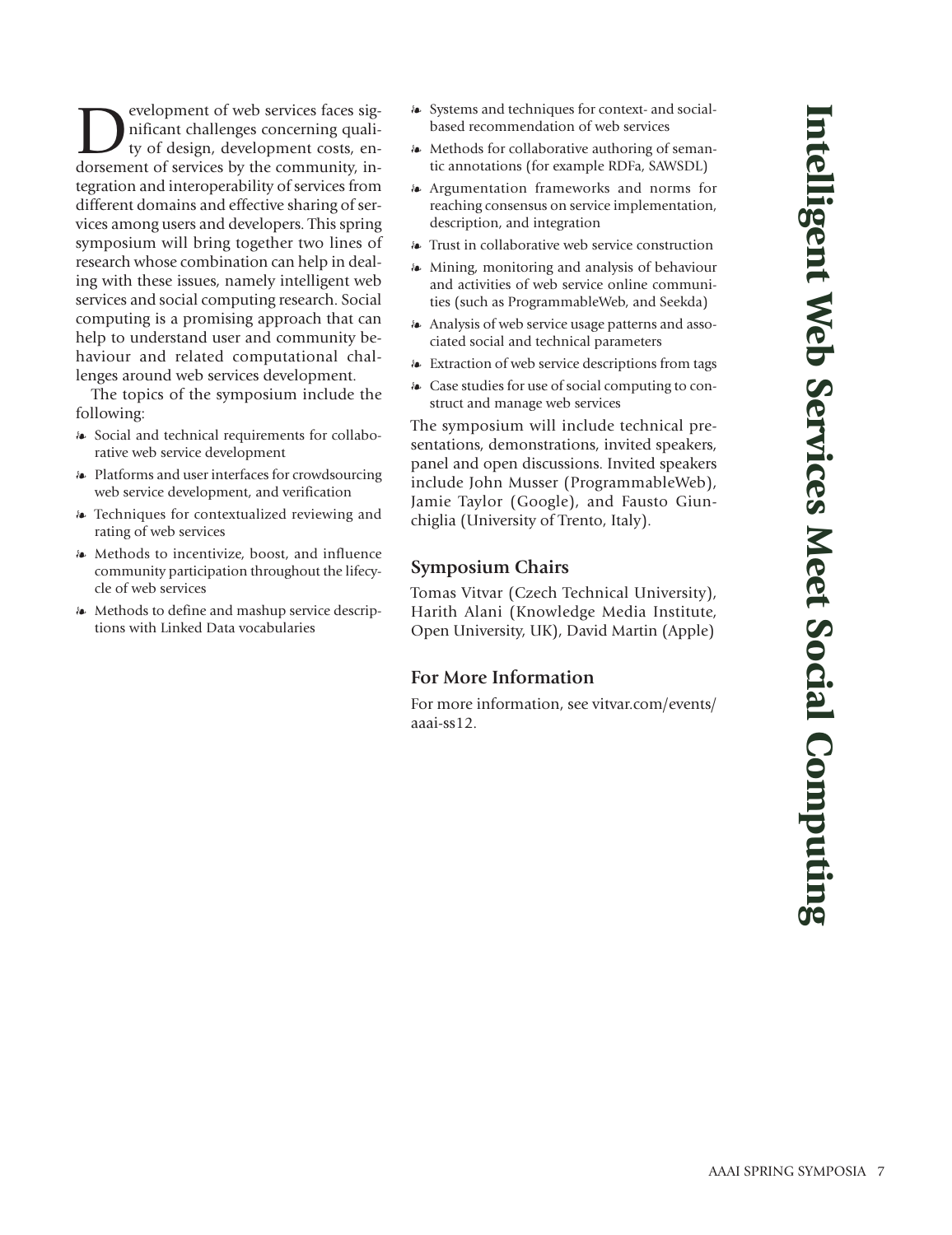for Personal Wellness

ow can we quantify our health? How can our health data be integrated into personalized medicine, improved wellness, and contributions to scientific discovery? These are the significant questions to improve our daily life. To tackle this issue, our symposium aims to explore the answers to the above questions by integrating two approaches, individual and collective viewpoints, in improving personal wellness. The approach from the individual viewpoint focuses on recently developed self-tracking technologies for monitoring personal health conditions such as sleep, diet, exercise, and vital signs data, and for analyzing personal medical data and personal genome data. The approach from the collective viewpoint focuses on collective intelligence as a potential resource for finding useful knowledge for personal wellness from the knowledge of other individuals and groups. The role of artificial intelligence and other technologies is examined in helping to create value in our future personal wellness. This symposium will bring together an interdisciplinary group of researchers to discuss possible solutions for personal wellness.

# **Topics**

Topics of interest at the symposium include the following:

- Self-tracking for personal wellness (Sleep monitoring, diet monitoring, vital data monitoring, personal medicine, personal genome, new types of self-tracking devices, portable mobile tools)
- Collective intelligence for personal wellness (Data mining for scientific discovery on collective data, biomedical informatics and systems biology, data visualization)
- Field study for personal wellness (life log analyses such as vital data analyses, lifestyle related disease improvement experiment such as metabolic syndrome or diabetes, sleep improvement experiment)
- Application for personal wellness (life log ap-

plications, wellness service application, medical recommendation system, care support system for aged persons, web service for personal wellness, games for health and happiness)

- Community platform for personal wellness (Citizen science platform, do it yourself (DIY) trials, quantified self business model)

# **Invited Speakers**

Invited speakers at the symposium will include Atul J. Butte (Stanford University), Yukiko Shiki (University of Kansai), Rollin McCray (HeartMath Research Center), Sudheendra Hangal (Stanford University), and Emiliana Simon-Thomas (Stanford University).

# **Symposium Chairs**

Takashi Kido, cochair (Riken Genesis Company Ltd. (Japan); kido.takashi@gmail.com) and Keiki Takadama (The University of Electro-Communications (Japan); keiki@inf.uec. ac.jp)

#### **For More Information**

For more information, see mednlp.jp/AAAI 2012.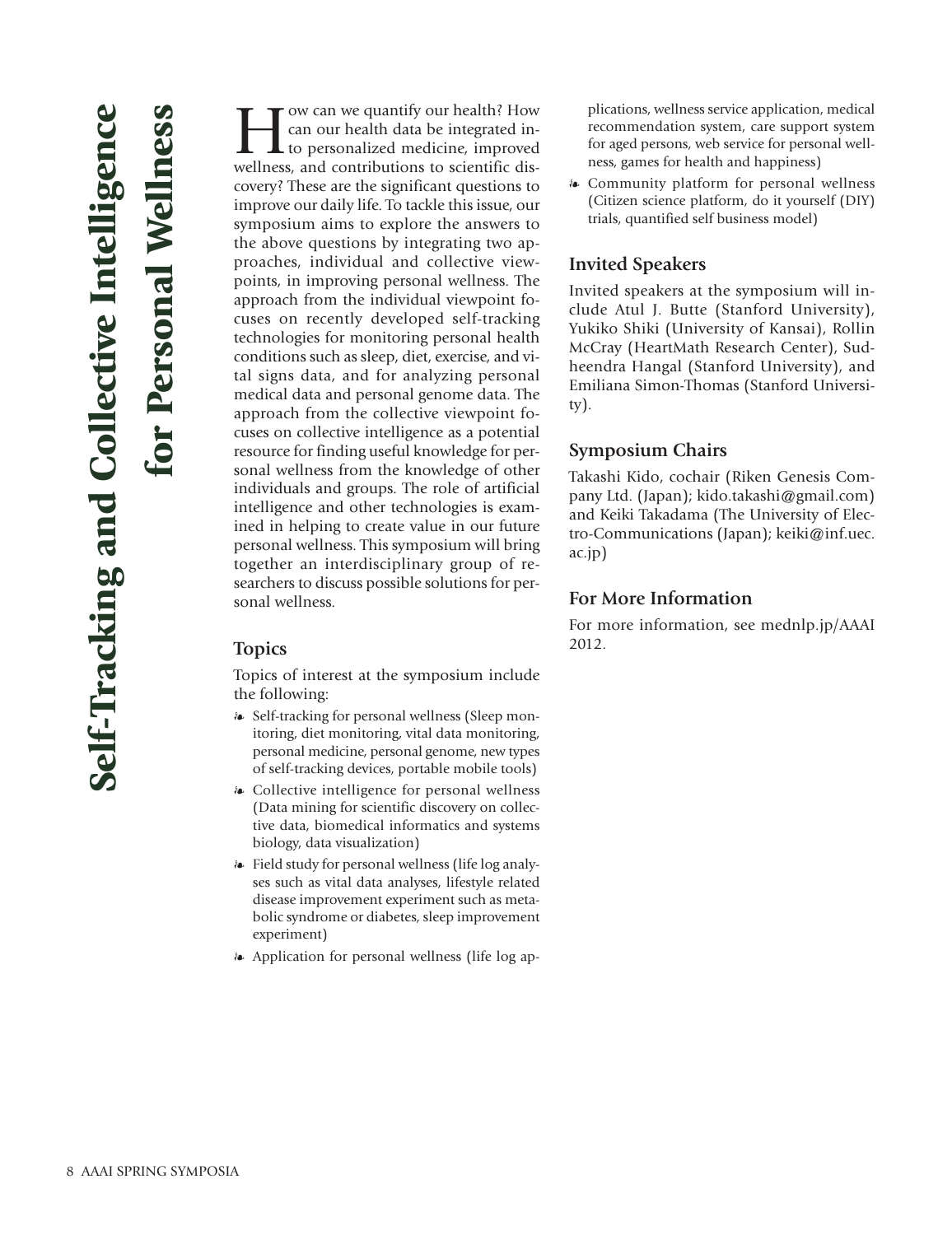Trowdsourcing provides a convenient<br>and increasingly popular method for<br>gathering large amounts of data and<br>annotations Amazon's Mechanical Turk and and increasingly popular method for gathering large amounts of data and annotations. Amazon's Mechanical Turk and CrowdFlower, games such as the ESP Game, and requests for free annotation help such as LabelMe are just a few examples of crowdsourcing efforts. These attempts have taught us many lessons and brought up yet more questions. How can we most effectively elicit the information we need from a distant and potentially anonymous workforce? What kind of workforce is required for different tasks such as user studies and data set labeling? How can we train and evaluate workers?

This symposium brings together researchers from robotics, user interfaces, games, computer vision, and other disciplines exploring the core scientific research challenges of crowdsourcing. The symposium will facilitate interaction among researchers and work toward formulating a set of guidelines for future crowdsourcing endeavors.

Topics of interest include, but are not limited to the following:

*Applications for crowdsourcing:* data set annotation, user studies, search relevance, content authoring, and integration of crowdsourcing and AI

*Reward strategies:* no direct compensation (the LabelMe data set), low (Mechanical Turk) or high per-task compensation, and making the task fun, such as by using games (the ESP Game).

*Methods for selecting an appropriate workforce:* recruiting experts, creating experts and trusted workers, learning worker expertise, changing compensation models, and requiring workers to pass tests.

*Methods for efficiently evaluating results:* no evaluation, evaluating each task by hand, allowing workers to evaluate each other, and automated evaluation.

The symposium will combine a variety of activities to facilitate interaction among participants from different communities and discussion of key challenges, including invited talks, individual technical presentations by researchers to serve as case studies, open panel discussions and brainstorming around different applications and modalities, and working groups to create basic guidelines and evaluation strategies, providing a common starting point for future development and evaluation.

#### **Invited Speakers**

Invited speakers include Ed Chi (Google Inc.) and Rob Miller (Massachusetts Institute of Technology).

#### **Chairs**

Caroline Pantofaru (Willow Garage), Sonia Chernova (Worcester Polytechnic Institute), Alexander Sorokin (CrowdFlower).

#### **For More Information**

For more information, see users.wpi.edu/~soniac/WisdomOfTheCrowd.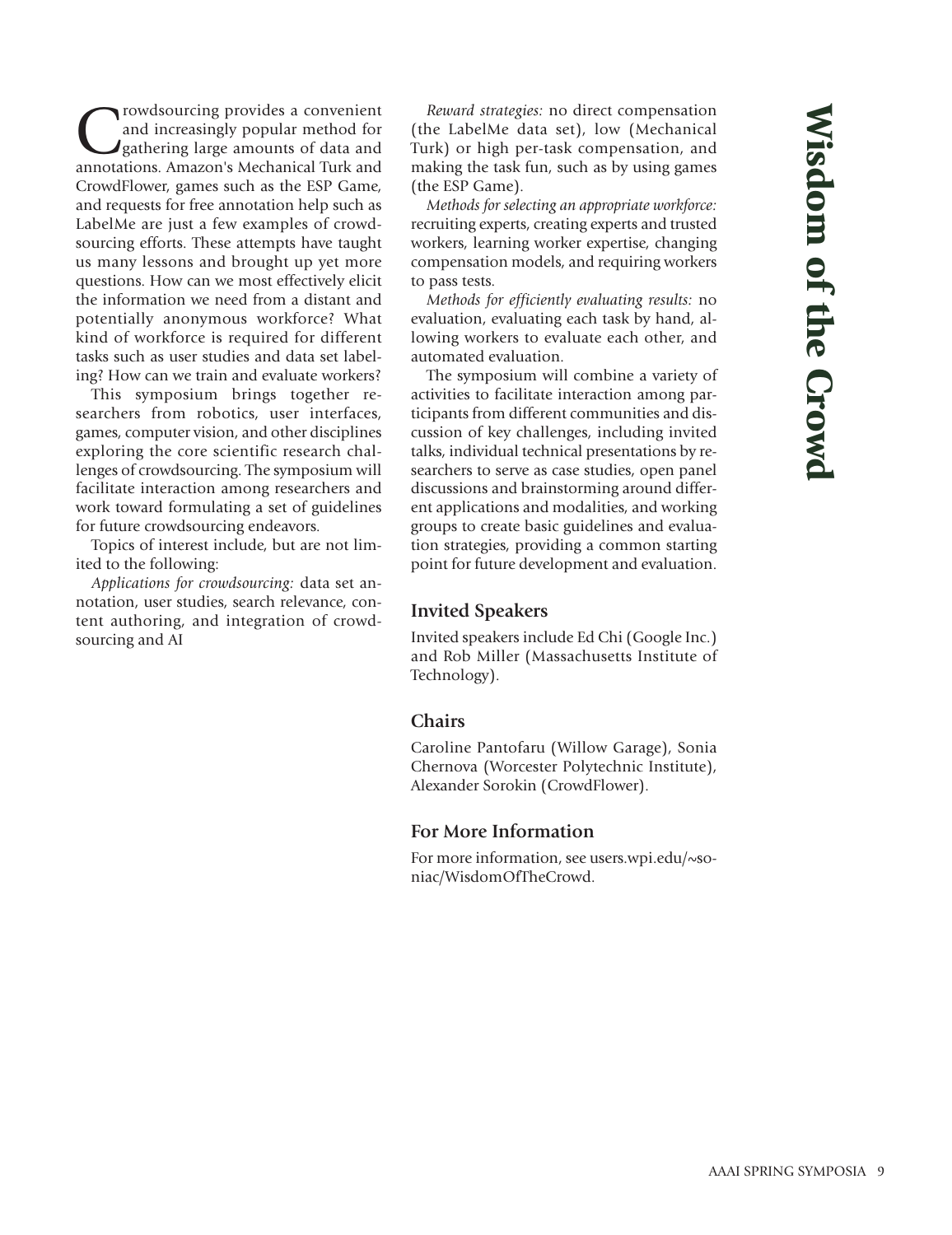**ALL ATTENDEES MUST PREREGISTER.** All accepted authors, symposium participants, and other invited attendees must register by February 10, 2012. After that period, registration will be opened up to the general membership of AAAI and other interested parties. All registrations must be postmarked by March 2, 2012.

Your registration fee covers your attendance at one symposium, a copy of the CD proceedings, coffee breaks, and the opening reception.

Checks (drawn on US bank) or international money orders should be made out to AAAI. If you are paying by check, please fill out the attached registration form and mail it with your fee to:

AAAI 2012 Spring Symposium Series 2275 East Bayshore Road, Suite 160 Palo Alto, CA 94303 USA

VISA, MasterCard and American Express are also accepted. If you are paying by credit card, you can email the form to sss12@aaai.org or fax it to 650-321-4457. An online registration form is also available at www.aaai.org/Symposia/Spring/sss12.php.

*Please note:* All refund requests must be in writing and postmarked by March 9, 2012. No refunds will be granted after this date. A \$75.00 processing fee will be levied on all refunds granted.

When you arrive at Stanford, please pick up your complete registration packet at the Spring Symposium Series 2012 registration desk, which will be located on the lower level of the Cummings Art Building in the foyer of Annenberg Auditorium.

#### **Registration Hours**

Registration hours will be:

- Monday, March 26 8:00 AM - 5:00 PM
- Tuesday, March 27 8:30 AM - 5:00 PM
- Wednesday, March 28 8:30 AM - 12:00 PM

Please call AAAI at 650-328-3123 or email sss12@aaai.org for further information.

#### **Accommodations**

For your convenience, AAAI has reserved a small block of rooms at the hotels listed below. Symposium attendees must contact the hotels directly. Please identify yourself as an AAAI Spring Symposium Series attendee to qualify for the reduced rates. Attendees are encouraged to reserve early because of limited hotel rooms due to other events in the Palo Alto area at the same time.

#### **The Cardinal Hotel**

235 Hamilton Avenue Palo Alto, CA 94301 *Phone:* 650-323-5101 *URL:* www.cardinalhotel.com *Reservations URL:* book.cardinalhotel.com/ aaai12 *Rates:* \$135 (Standard room with private bath)/\$75 (European style room) *Reserve before:* March 1, 2012

#### **Creekside Inn**

3400 El Camino Real Palo Alto, CA 94306 *Phone:* 650-493-2411 or 1-800-492-7335 *Fax:* 650-493-6787 *URL:* www.creekside-inn.com *Reservations URL:* gc.synxis.com/rez.aspx?Hotel=17137&Chain=6158&arrive=3/25/2012& depart=3/28/2012&adult=1&child=0&group  $=AAAI - 2012$ *Rates:* \$149 (Single/Double) Reserve before: March 5, 2012

#### **Stanford Terrace Inn**

531 Stanford Ave Palo Alto, CA 94306 *Phone:* 650-857-0333 or 1-800-729-0332 *Email:* reservations@stanfordterraceinn.com *URL:* www.stanfordterraceinn.com *Please refer to Group number:* 4463 *Rates:* \$179 (Single Queen) / \$199 (Double King) / \$189 (Double Queen-Queen) *Reserve before:* February 24, 2012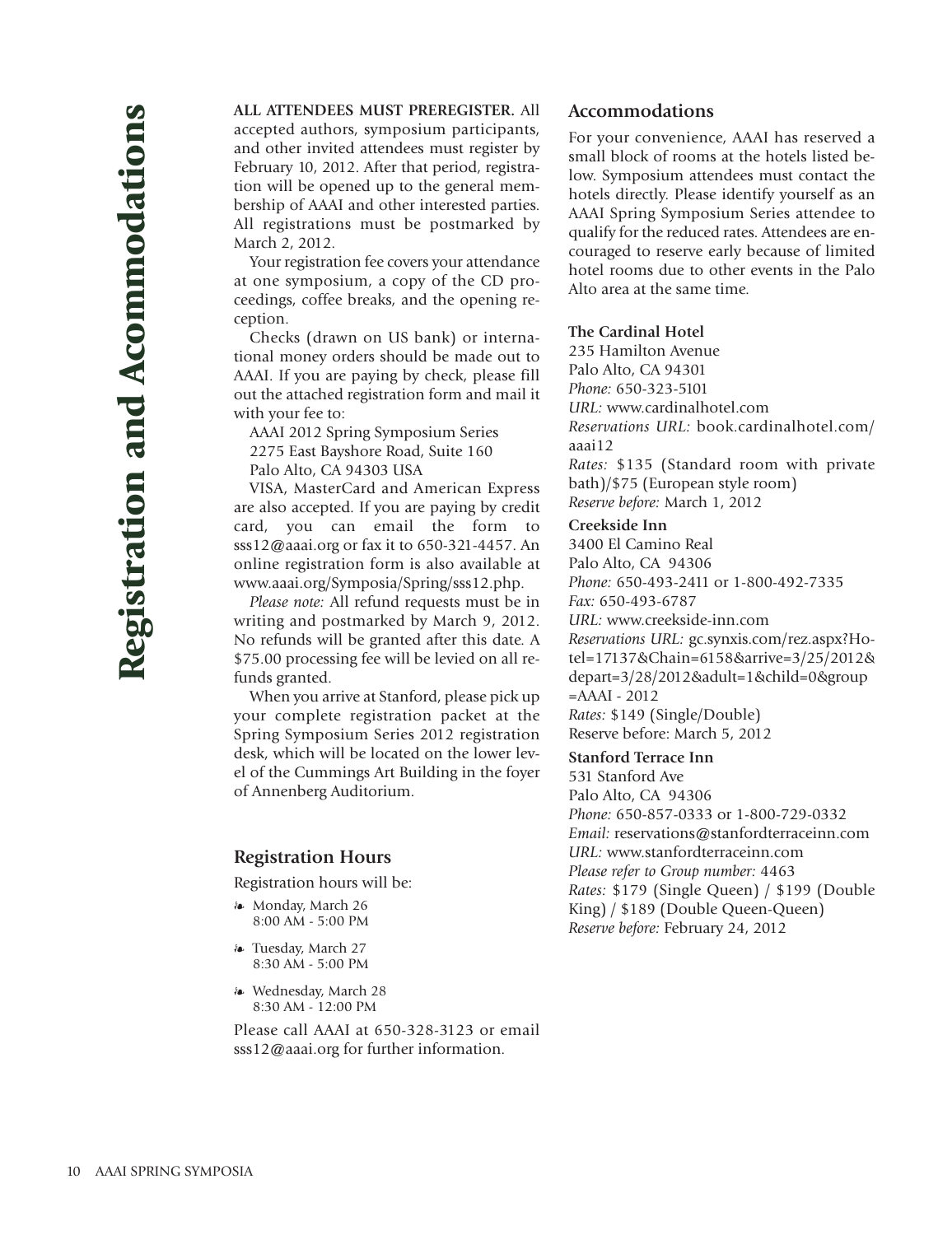Available only on a first-come, first served basis; all prices are subject to changes without notice. Please also refer to www.stanford.edu/ dept/hds/chs/general/hotel.html for other options.

#### **Hotel California**

2431 Ash Street Palo Alto, CA 94306 *Phone:* 650-322-7666 *Fax:* 650-321-7358 *URL:* www.hotelcalifornia.com/ Marguerite shuttle stops in front *Rates:* \$89 - \$115 exclusive of 12% tax

#### **Comfort Inn**

3945 El Camino Real Palo Alto, CA 94306 *Phone:* 650-493-3141 or 800-556-1278 *Fax:* 650-493-6313 *URL:* www.paloaltoci.com/ *Rates:* \$95 – \$105 exclusive of 12% tax

# **Ground Transportation**

This information is the best available at time of publication. Fares and routes change frequently. Please check by telephoning the appropriate numbers below for the most up-todate information.

#### **South and East Bay Shuttle**

Van service from San Francisco Airport (SFO) to Palo Alto is \$22 for one-person, shared van, one way, and from San Jose Airport (SJC) to Palo Alto is \$31 for one-person, shared van, one way. For reservations call 408-559-9477 or 1-800-548-4664. (www.southandeastbay airportshuttle.com/)

#### **SuperShuttle**

24 hour van service to and from San Francisco to Palo Alto. The shared ride fare from San Francisco Airport to Palo Alto is \$26 per person one-way plus \$15 per additional passenger. Cash or major credit cards only. For reservations write to reservations@supershuttle. net or call (800) BLUE-VAN (800-258-3826). (www.supershuttle.com)

#### **Stanford Marguerite Shuttle**

The Stanford University Marguerite Shuttle Bus provides service from several points along El Camino Real, the CalTrain station, and

other surrounding locations to the Stanford Oval as well as transportation around the Stanford Campus. For route and schedule information, see transportation.stanford.edu/ marguerite.

#### **CalTrain**

CalTrain runs between San Francisco and San Jose, with stops in Palo Alto starting at 5:00 AM with the last train leaving San Francisco at 11:59 PM (weekdays). For up-to-date fare information and timetables, please visit www.caltrain.org or call 1-800-500-4636.

# **Parking**

Special symposium parking will be available at the Galvez Lot on the Stanford campus, March 26-28, at a cost of \$15.00 for all three days. Please indicate on the symposium registration form if you would like a parking permit. The permit will be mailed to you with your registration receipt, along with a map and directions to the assigned parking area. Please note that parking permits are valid only in the designated area.

*Note:* If you park in the SSS-12 designated parking lot, you will need to take the campus shuttle (Marguerite) to the Spring Symposium registration area and sessions. Please allow an extra thirty minutes travel time in your schedule for the shuttle.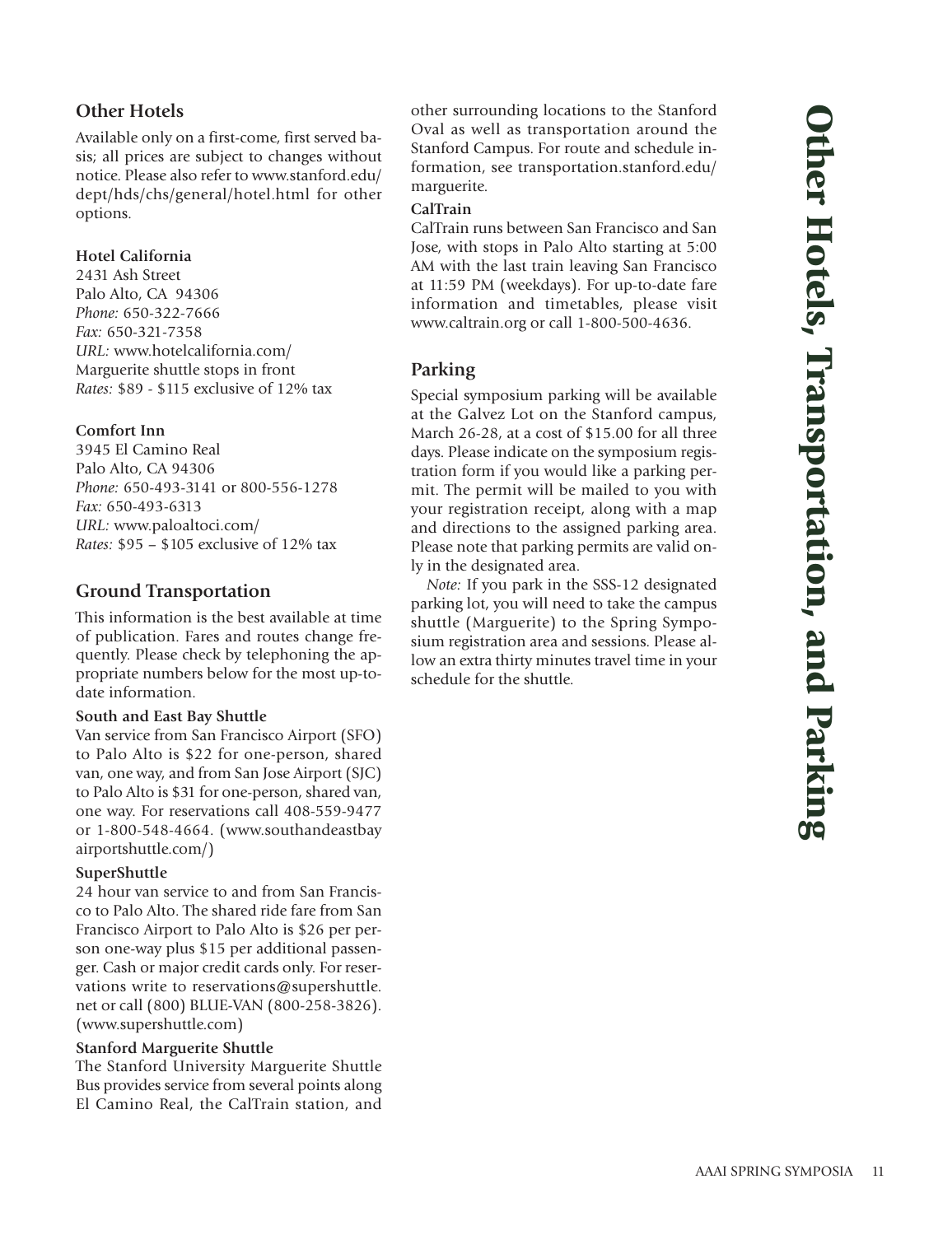# **Disclaimer**

In offering Stanford University, the Cardinal Hotel, the Creekside Inn, and the Stanford Terrace Inn (hereinafter referred to as "Suppliers") and all other service providers for the AAAI Spring Symposium Series, the Association for the Advancement of Artificial Intelligence acts only in the capacity of agent for the Suppliers, which are the providers of hotel rooms and transportation. Because the Association for the Advancement of Artificial Intelligence has no control over the personnel, equipment or operations of providers of accommodations or other services included as part of the Symposium program, AAAI assumes no responsibility for and will not be liable for any personal delay, inconveniences or other damage suffered by symposium participants which may arise by reason of (1) any wrongful or negligent acts or omissions on the part of any Supplier or its employees, (2) any defect in or failure of any vehicle, equipment or instrumentality owned, operated or otherwise used by any Supplier, or (3) any wrongful or negligent acts or omissions on the part of any other party not under the control, direct or otherwise, of AAAI.